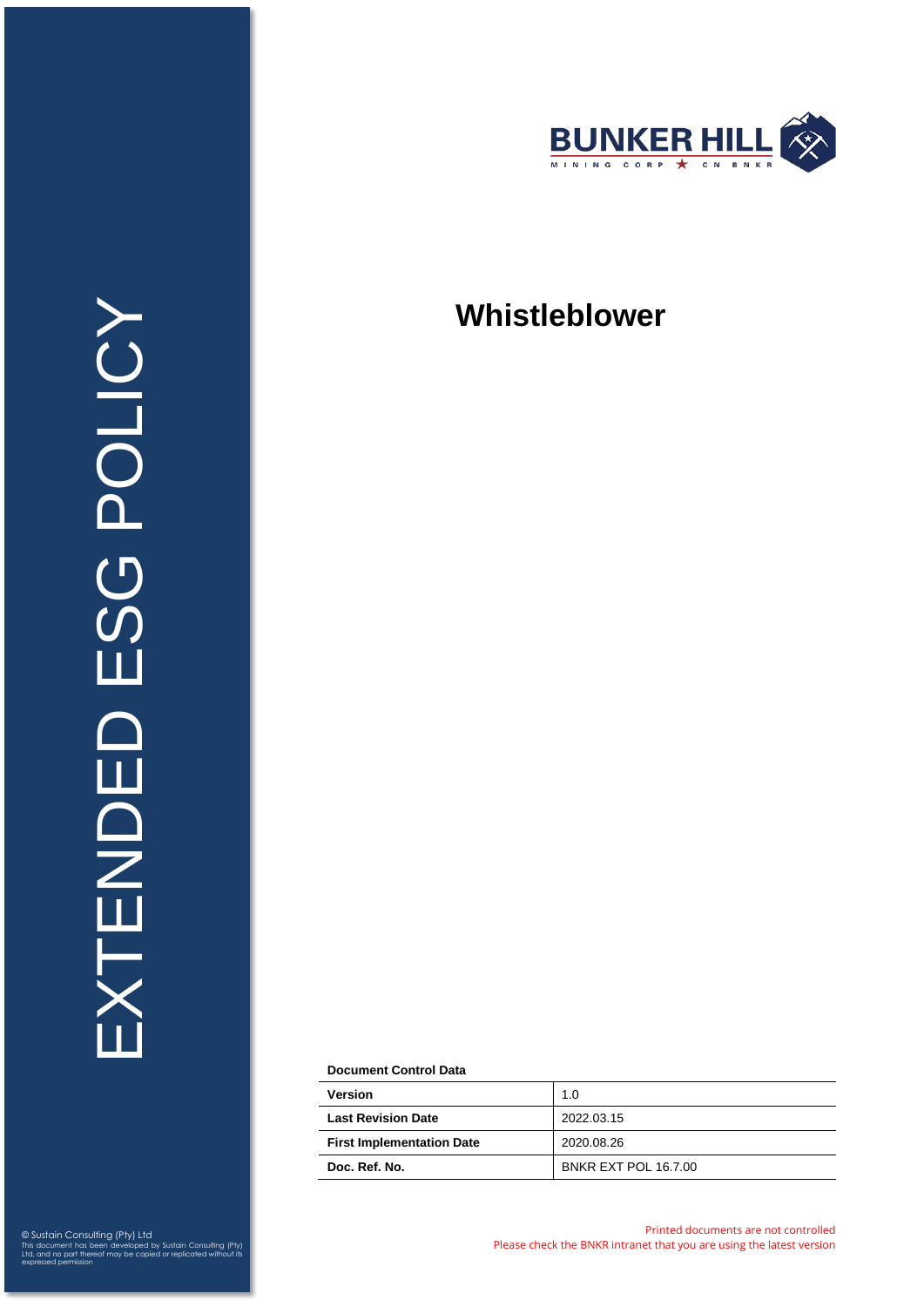## **Approvals Record**

|                    | <b>Designation</b>                                                        | <b>Signature</b> | Date       |  |
|--------------------|---------------------------------------------------------------------------|------------------|------------|--|
| Author             | Corporate Governance,<br>Nominating and Compensation<br>Committee         | CMM MM           | 2020.08.20 |  |
| <b>Reviewed By</b> | Chair - Corporate Governance,<br>Nominating and Compensation<br>Committee | CMM MM           | 2022.08.21 |  |
| <b>Approved By</b> | <b>Board of Directors</b>                                                 | Hurrhor-         | 2020.08.26 |  |

## **Change History**

| <b>Rev</b><br><b>No</b> | <b>Reviewed by</b>                                                         | <b>Change Details</b>                                   | Clause(s)<br><b>Amended</b> | <b>Approved by</b> | <b>Signature</b> | <b>Date</b> |
|-------------------------|----------------------------------------------------------------------------|---------------------------------------------------------|-----------------------------|--------------------|------------------|-------------|
|                         | Corporate<br>Governance,<br>Nominating<br>and<br>Compensation<br>Committee | Formatting, contact<br>information, policy<br>reference | 3.1, 11                     | Cour par           |                  | 2022.03.17  |
|                         |                                                                            |                                                         |                             |                    |                  |             |
|                         |                                                                            |                                                         |                             |                    |                  |             |

Copyright © Bunker Hill Mining Corporation – All rights reserved. The information herein is confidential, and the recipient will not disclose it to third parties without written permission. The content of this document is maintained in an electronic database, all printouts are uncontrolled.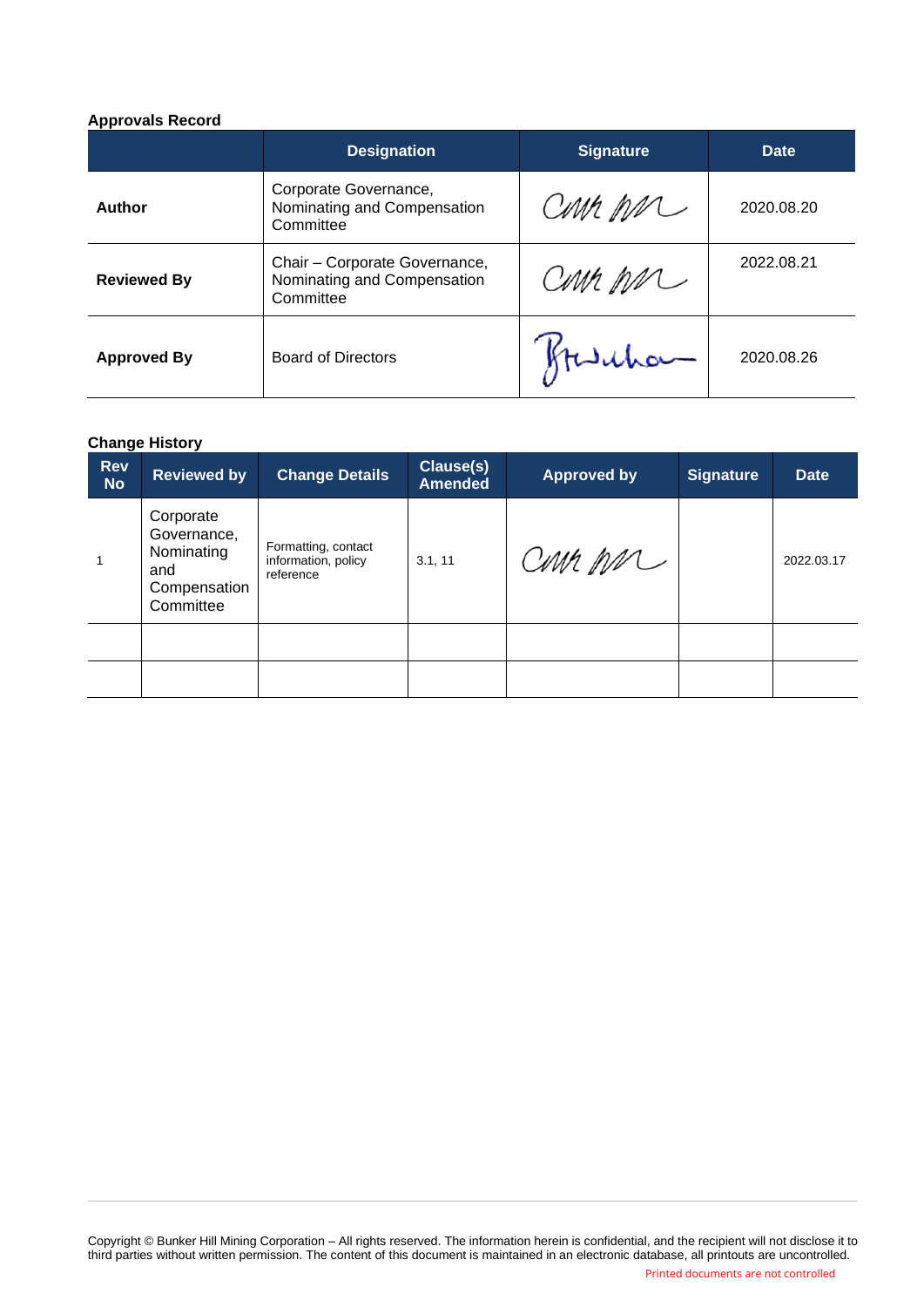## **Table of Content**

| 1 <sub>1</sub> |  |
|----------------|--|
| 2.             |  |
| 3.             |  |
| $\mathbf{4}$ . |  |
| 5.             |  |
| 6.             |  |
| 7 <sub>1</sub> |  |
| 8.             |  |
| 9.             |  |
| 10.            |  |
| 11.            |  |
| 12.            |  |
| 13.            |  |
|                |  |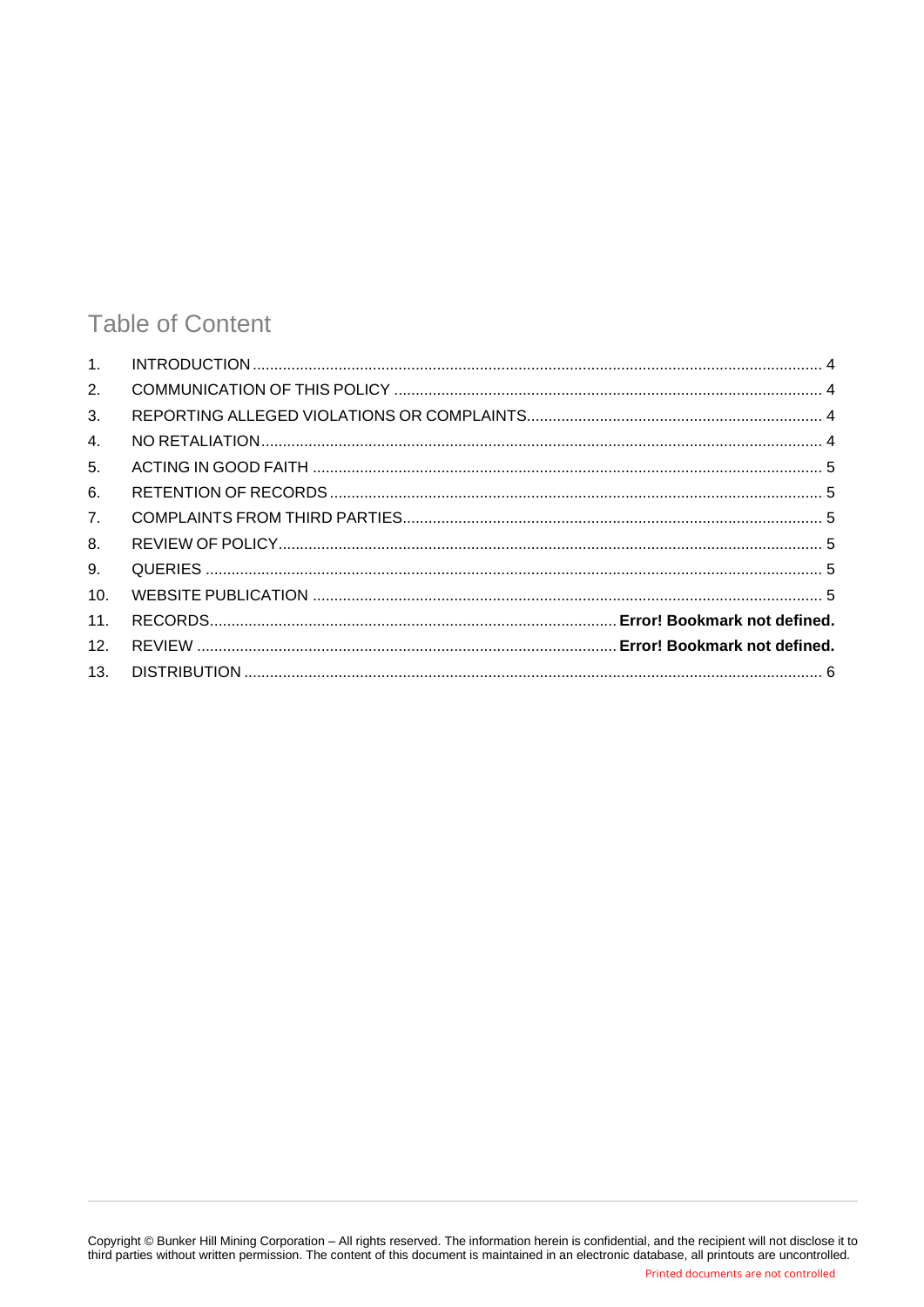

### <span id="page-3-0"></span>**1. INTRODUCTION**

- 1.1 Bunker Hill Mining Corporation ("Bunker" or the "Company") is committed to maintaining the highest standards of integrity and accountability in its business affairs while at the same time seeking to grow its business and enhance shareholder value.
- 1.2 The guidelines and principles that should govern Bunker's business conduct are set out in its code of business conduct and ethics (the "Code") which can be accessed on its website at www.bunkerhillmining.com.
- 1.3 As part of Bunker's commitment to ethical and responsible business conduct, Bunker is committed to seeking to maintain accountability of accounting, internal controls and auditing processes ("Financial Matters"). It is also Bunker's policy to seek to ensure compliance with all applicable legal and regulatory requirements relating to its business in all material respects. Bunker expects all of its officers, directors and employees to participate actively in seeking to maintain this standard.
- 1.4 The purpose of this whistleblower policy (the "Policy") is to provide officers, directors and employees with a process for disclosing complaints or concerns regarding financial matters. This Policy describes how and where to submit a complaint or concern, who deals with complaints and how complaints are expected to be handled, processed and documented. This Policy also describes the standards and principles that are expected to govern the processing of all complaints and concerns whether they are received from people within the Company or external parties.

#### <span id="page-3-1"></span>**2. COMMUNICATION OF THIS POLICY**

2.1 Copies of this Policy are made available to directors, officers, employees and consultants, either directly or by posting of the Policy on the Bunker's website at www.bunkerhillmining.com. All directors, officers and employees will be informed whenever significant changes are made. New directors, officers, employees and consultants will be provided with a copy of this Policy.

## <span id="page-3-2"></span>**3. REPORTING ALLEGED VIOLATIONS OR COMPLAINTS**

3.1 **Reporting Concerns:** The Company has an open-door policy and invites all directors, officers and employees to share their questions, concerns, suggestions or complaints with someone who can address them properly. Any person with a concern regarding a financial matter relating to Bunker may submit their concern to the Chairperson of the Audit Committee of Bunker (the "Audit Committee Chairman"), Pam Saxton, in writing, by telephone or email as follows:

#### By E-mail: pam.saxton@bunkerhillmining.com

3.2 **Anonymity and Confidentiality:** The Company, including all persons designated to handle complaints under this Policy, will seek to treat all communications as confidential to the fullest extent permitted under law and to the extent possible, consistent with the need to conduct an adequate investigation. The Company has a procedure for the submission of confidential, anonymous complaints concerning questionable accounting or auditing matters to the Audit Committee. All such complaints should be communicated in writing to the Audit Committee Chair at the address set forth in section 3.1 of this Policy. Correspondence should be clearly marked as *"CONFIDENTIAL".*

#### <span id="page-3-3"></span>**4. NO RETALIATION**

4.1 It is the Company's policy to seek to ensure that you can communicate freely in respect of matters covered by this Policy and seek to be protected from any form of penalty or adverse employment

Page 1 of 3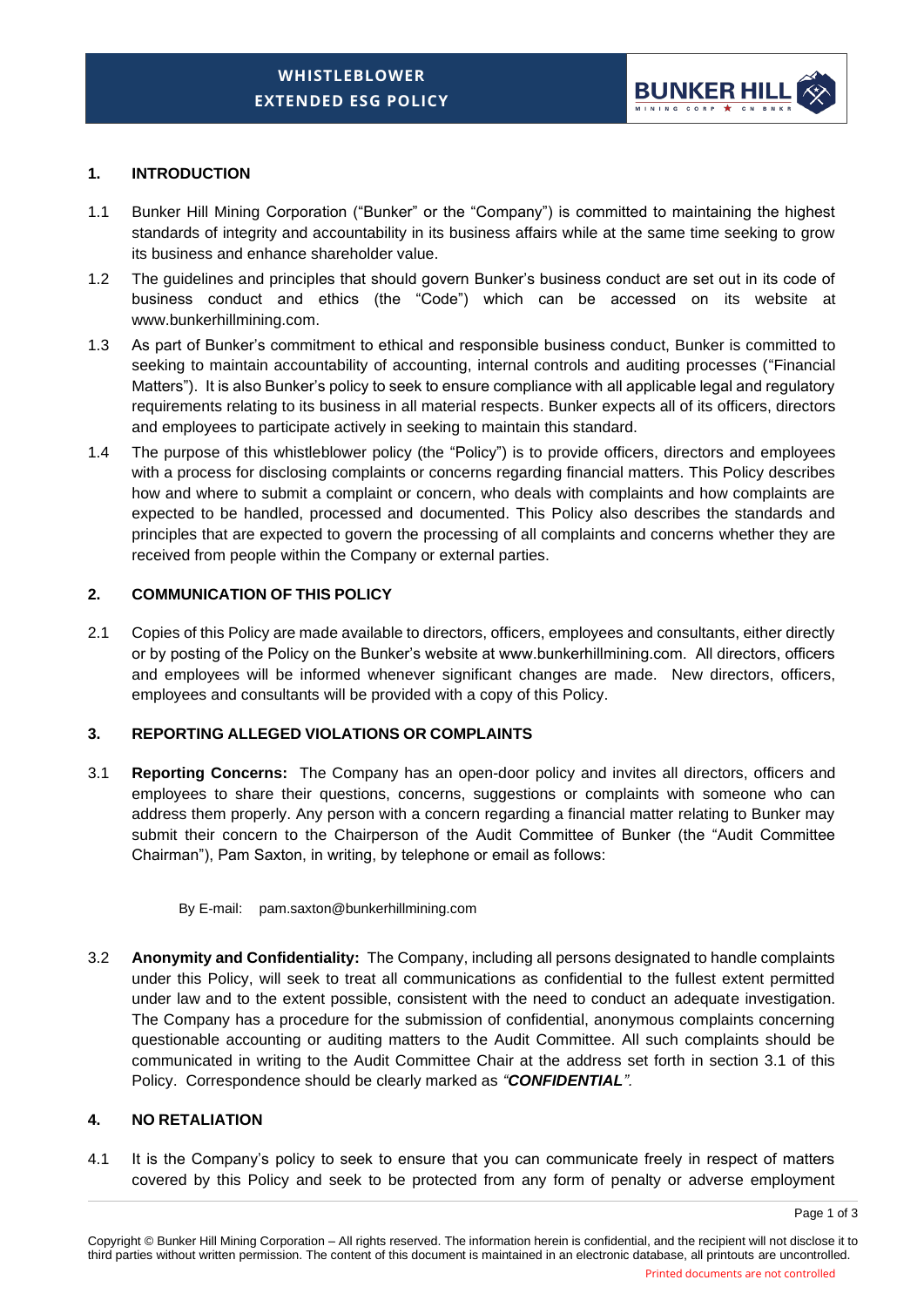

consequence, including discharge, suspension, demotion or transfer, harassment or discrimination ("Retaliation").

- 4.2 Every director, officer or employee who makes a complaint in good faith regarding a perceived violation under this Policy will be protected against any retaliation. Any director, officer or employee who retaliates against someone who has reported a violation in good faith under this Policy may in turn be subject to discipline up to and including termination of employment.
- 4.3 This Whistleblower Policy is intended to encourage and enable officers, directors and employees and others to raise serious concerns within the Company for proper resolution.

## <span id="page-4-0"></span>**5. ACTING IN GOOD FAITH**

5.1 Anyone filing a complaint under this Policy must be acting in good faith and have an honest belief that the complaint is well-founded, including a reasonable factual or other basis. Any complaints based on allegations that are without basis cannot be substantiated, or that are proven to be intentionally misleading or malicious will be viewed as a serious offense.

## <span id="page-4-1"></span>**6. RETENTION OF RECORDS**

6.1 The Audit Committee shall retain all records relating to any financial matter or report of a retaliatory act and to the investigation of any such report for a period judged to be appropriate based upon the merits of the submission. The types of records to be retained by the Audit Committee shall include records of all steps taken in connection with the investigation and the results of any such investigation.

## <span id="page-4-2"></span>**7. COMPLAINTS FROM THIRD PARTIES**

- 7.1 Securities laws require the Company to establish procedures for the receipt, retention and treatment of complaints regarding financial matters. This may include complaints that are received from third parties. Accordingly, each representative should forward any complaint regarding such matters received from a third party (including the Company's independent auditor) to the Audit Committee Chair.
- 7.2 The Audit Committee Chair should discuss such complaints at regularly scheduled meetings of the Audit Committee (unless they are unfounded or unless the materiality of the complaint requires earlier action).
- 7.3 The Board of Directors may, from time to time, permit departures from the terms of this Policy, either prospectively or retrospectively. This Policy is not intended to give rise to civil liability on the part of the Company or its directors or officers to shareholders, security holders, customers, suppliers, competitors, employees or other persons, or to any other liability whatsoever on their part.

## <span id="page-4-3"></span>**8. REVIEW OF POLICY**

8.1 The Audit Committee will review and evaluate this Policy on an annual basis to determine whether the Policy is effective in providing a confidential and anonymous procedure to report violations or complaints regarding Legal or Accounting Matters.

## <span id="page-4-4"></span>**9. QUERIES**

9.1 If you have any questions about how this Policy should be followed in a particular case, please contact the Audit Committee Chairman.

## <span id="page-4-5"></span>**10. WEBSITE PUBLICATION**

10.1 This Policy will be posted on Bunker's website at: www.bunkerhillmining.com